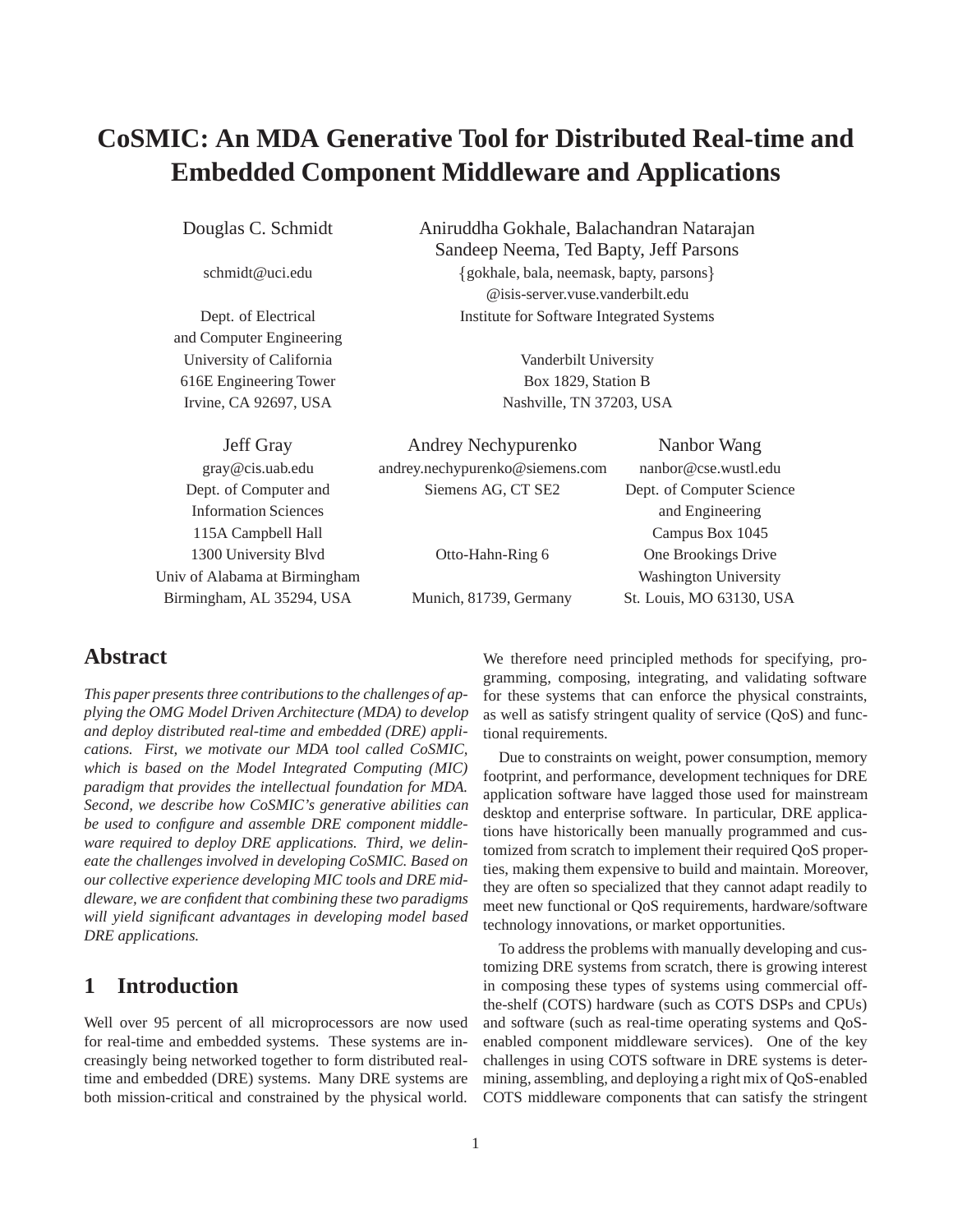QoS requirements of DRE systems. *Ad hoc* techniques, such as manually choosing the right mix of middleware components, do not scale well as the application size and requirements increase. Moreover, *ad hoc* techniques are often tedious, error-prone, and lack a solid verification and validation foundation.

To address these problems, we require tools that allow developers to specify application requirements at higher levels of abstraction than that provided by lower-level mechanisms, such as conventional general-purpose programming languages. These tools must be able to analyze the requirements and generate the required directives that will compose applications from the right set of COTS middleware components. A promising example of such tools are those based on *Model-Integrated Computing* (MIC) [1].

Model-Integrated Computing (MIC) is a development paradigm that applies domain-specific modeling languages systematically to engineer DRE computing systems. Popular examples of MIC toolsuites in use today include the Generic Modeling Environment (GME) [2] and Ptolemy [3]. These toolsuites provide rich, domain-specific modeling environments, including model analysis and model-based program synthesis tools. Work on MIC in the DARPA Model-based Integration of Embedded Systems (MoBIES) program [4] also provides the intellectual foundations of the OMG's MDA approach for DRE systems.

In the MIC paradigm, application developers model an integrated, end-to-end view of the entire application, including the interdependencies of its components. Rather than focusing on a single, custom application, MIC models capture the essence of a class of applications, similar to the goals of product-line architectures. MIC also allows the modeling languages and environments themselves to be modeled by so-called *metamodels* [5], which help to synthesize domain-specific modeling languages that can capture the nuances of domains they are designed to model.

Recent advances in QoS-enabled component middleware, such as the Component-Integrated ACE ORB (CIAO) [6] real-time CORBA Component Model (CCM) [7] middleware, make them amenable to composition of DRE applications from COTS component middleware. To use MIC for this composition requires the creation of domain-specific modeling languages that model the behavior and interaction of component middleware, such as CIAO. Moreover, MIC generative tools must be developed that understand these models and automatically configure and customize the middleware for DRE applications.

The remainder of this paper is organized as follows: Section 2 provides an overview of CoSMIC, which is an MDA toolsuite we have designed to integrate MIC and component middleware for DRE systems; Section 3 describes the challenges involved in developing CoSMIC tools that use generative techniques; and Section 5 presents concluding remarks.

### **2 Overview of CoSMIC**

The *Component Synthesis using Model Integrated Computing* (CoSMIC) project at Vanderbilt University's Institute for Software Integrated Systems (ISIS) is developing domain-specific tools for composing and deploying DRE middleware-based applications. The initial set of CoSMIC tools are targeting a DRE component middleware suite that consists of the following frameworks:

- The Component Integrated ACE ORB (CIAO) [8, 6], which is a QoS-enabled CORBA Component Model (CCM) [7] middleware framework developed at Washington University, St. Louis, and
- The Quality Objects (QuO) [9] framework, which is an adaptive middleware developed by BBN Technologies.

The CoSMIC toolsuite is designed to (1) *model and analyze* DRE application functionality and QoS requirements and (2) *synthesize* CCM-specific deployment metadata for CIAO and QuO required to provision and enforce end-to-end QoS both statically and dynamically [6]. Figure 1 illustrates the key elements in the CoSMIC-based DRE application development process. The CoSMIC tools can be used to model the requirements and adaptation policies needed to manage the QoS of DRE applications. Figure 2 illustrates seven points at which CoSMIC can be integrated into the integrated CIAO and QuO component middleware and applied to DRE applications. The seven points of integration shown in Figure 2 include

- 1. **Configuring and deploying application services endto-end**, which involves generating and provisioning the policies for partitioning and distributing application services and resources.
- 2. **Composing components into component servers**, which involves generating the directives to assemble semantically compatible application components from reuse repositories and determining the interconnections between these selected components.
- 3. **Configuring application component containers**, which comprises generating QoS policies, such as threading policies or levels of security and fault tolerance, for the containers hosting the components.
- 4. **Synthesizing application component implementations**, which consists of generating application components tailored to satisfying specific requirements, such as worst-case execution time of tasks.
- 5. **Synthesizing dynamic QoS provisioning and adaptation logic**, which includes generating the QoS provisioning and adaptation logic understood by adaptive frameworks, such as QuO.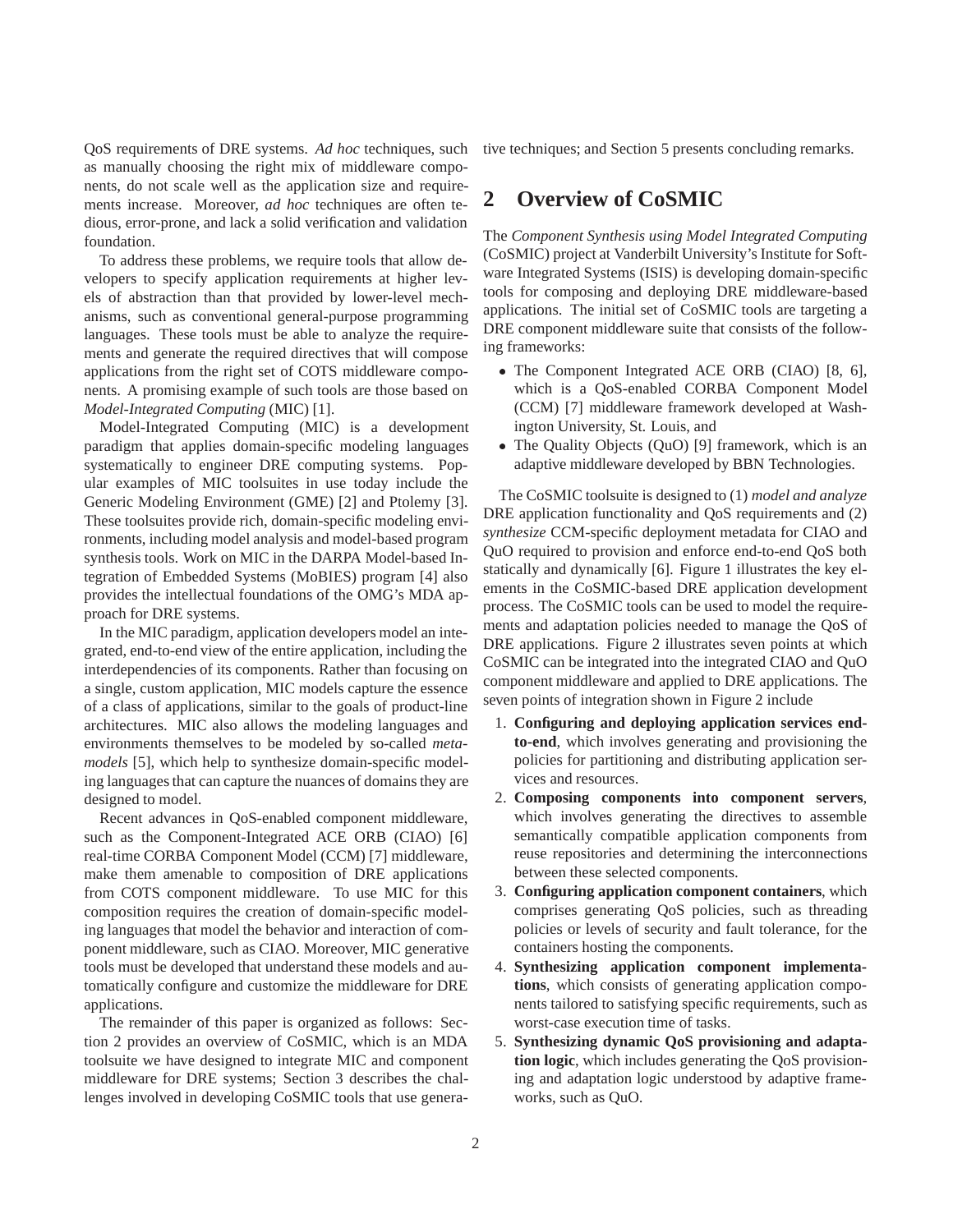

Figure 1: **Developing Component Middleware-based DRE Applications Using the CoSMIC Process**

- 6. **Synthesizing middleware-specific configurations**, which involves generating the directives to configure the middleware, such as choice of transport protocols, threading models, and demultiplexing strategies.
- 7. **Synthesizing middleware implementations**, which comprises generating custom middleware components, such as components for memory constrained systems.

Additional information on these steps appears in [6].

## **3 The Design and Implementation Challenges of CoSMIC Generative Tools**

This section outlines the challenges we have faced when developing the CoSMIC generative toolset.

**Generative techniques for component middleware configuration metadata.** The QoS requirements of DRE applications can be assured when the middleware they are based on are highly optimized and tailored to the application's QoS requirements. One way to achieve this is by generating the configuration metadata for parametrizing the middleware from



Figure 2: **Incorporating Model-Integrated Computing with Component Middleware**

high-level models. Figure 3 illustrates the different metadata that needs to be generated to configure QoS-enabled component middleware. In particular, CoSMIC provides a CIAO/QuO metadata modeling language to generate metadata, such as XML descriptors that provide directives on assembling and packaging CORBA components along with the adaptation logic. The challenges also include modeling internal behavior of CIAO/QuO.

**Generative techniques for component middleware container policies.** Figure 4 illustrates the need to model and synthesize CCM container policies using aspect model weavers. This task involves refactoring and modeling crosscutting DRE middleware QoS concerns, such as levels of fault tolerance, security, and persistence. The CoSMIC aspect model weaver tools [10] are designed to synthesize the appropriate CIAO container QoS policies [11]. For example, cross cutting concerns, such as security, are refactored from the models for CCM containers. CoSMIC aspect model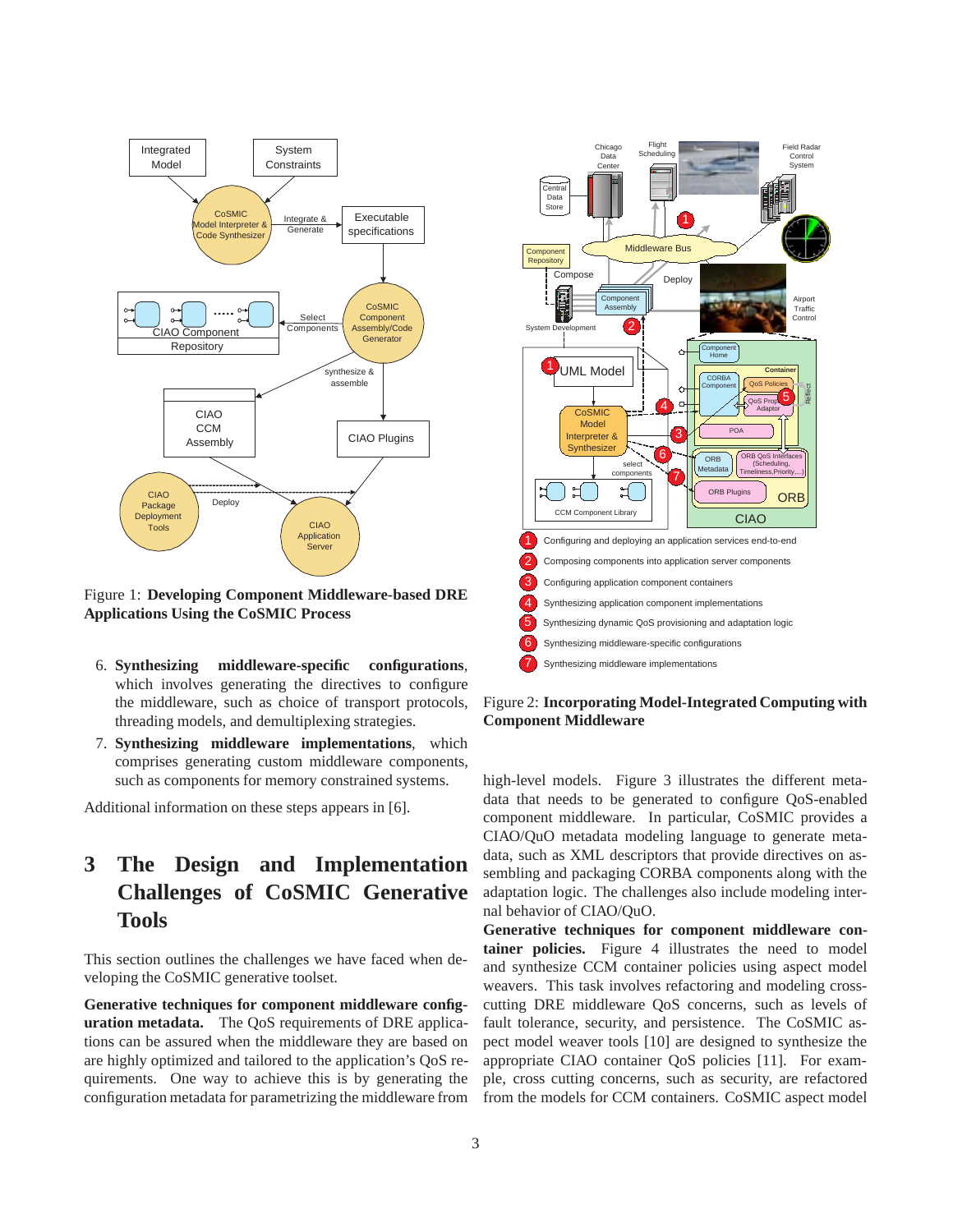

Figure 3: **CIAO Metadata Configuration**



Figure 4: **CIAO Container Policy Configuration**

weavers generate specialized models of container policies by weaving in the security-related cross-cutting concerns into the original container models.

**Generative techniques for synthesizing aspectized component middleware.** Figure 5 illustrates the need to model and synthesize application component logic using aspect model weavers. Similar to the previous point, this task involves abstracting out and modeling separately all the cross-cutting DRE application QoS concerns, such as priorities of tasks, worst case execution times, and bandwidth requirements, in addition to application behavior and component interactions. The CoSMIC aspect model weaver tools are used to generate specialized models of application components by weaving in these cross-cutting concerns into the original models. CoSMIC's assembly generator tools then use these specialized models to synthesize components and their assembly, as



Figure 5: **CIAO Component QoS Aspect Weaving**

described before.

**End-to-end QoS assurance.** Assuring end-to-end application QoS involves QoS assurance at different levels of middleware, operating systems, and networks. End-to-end QoS can be attained in the following two ways:

- By aggregating the QoS offered at each layer, since each layer guarantees certain levels of QoS, or
- By each layer adapting their offered QoS based on offered QoS of adjacent layers.

Figure 6 illustrates the adaptive approach taken by QuO. Figure 6 illustrates one way of decoupling (1) the application's



Figure 6: **Qos Assurance via Adaptation in QuO**

functional path, which consists of information flows between client and remote server applications, from (2) the QoS systemic paths, which are responsible for determining how well the functional interactions behave end-to-end with respect to key DRE QoS properties. In QuO, the QoS systemic properties are specified using the Quality Description Language (QDL) and the negotiated QoS contract between the application and middleware is specified in the Contract Description Language (CDL). The QuO framework monitors the resource usage whose values are stored in the *syscond* objects. Depending on the current values of the *syscond* objects, the QuO framework consults the CDL contracts to achieve runtime QoS adaptation.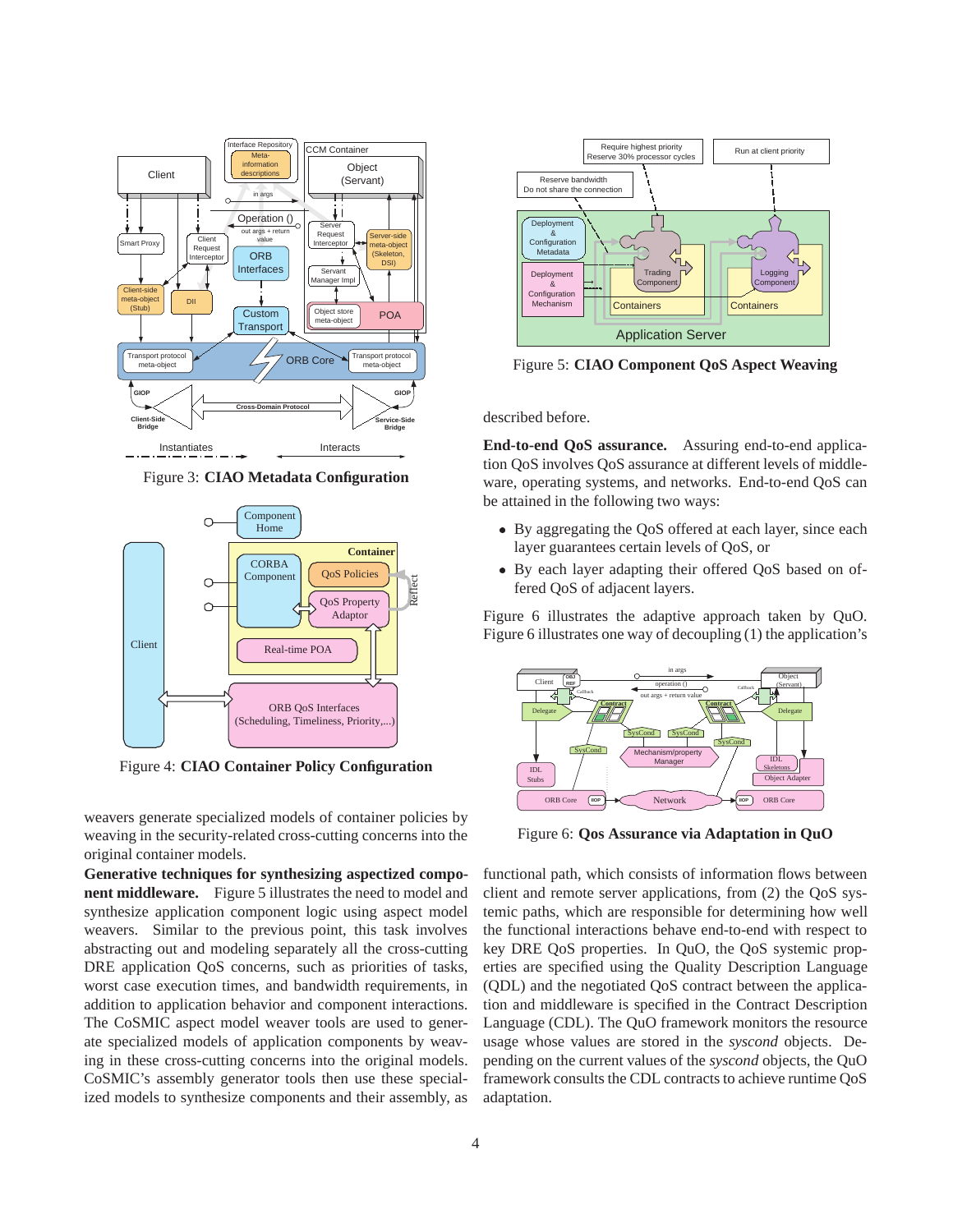CoSMIC modeling and generative tools are addressing both scenarios by modeling the offered QoS of individual layers and/or modeling the adaptive policies required by each layer.

## **4 Future Directions in Generative Programming and the Role of MDA**

In generative programming, the set of requirements that describes the interface and semantic behavior is referred to as a *concept* [12]. A concept is a set of features that one software component expects from another. The implementation (or a model) of a particular concept makes it possible to plug the component to an existing infrastructure that knows how to deal with a specific concept, *e.g.*, the set of STL algorithms and the *iterators* concepts.

The idea of component containers could be also interpreted in a similar way, where a component must satisfy requirements exposed by its container to be plugged into a container framework, *e.g.,* the POA/ServantBase relationships in CORBA. The same argument is valid for component-based applications where a component can be substituted by another component that models the same concept. As an example of such a substitution, the CCM component description has *expected* and *provided* sections to enable automatic composability checking.

The *concept* technique alone, however, is not sufficient to achieve the goals of MDA, where platform independence, component composability, and interoperability issues are paramount. The problem lies in the existence of various mechanisms provided by containers and operating systems to achieve the same goals. For example, although both CCM and Enterprise Java Beans (EJB) containers provide access to the current execution context of the component they use different interfaces. The same is true for concurrency, IPC, and other mechanisms provided by different operating systems [13, 14].

A promising way to solve this problem is *on-demand remodularization* [15], which is the ability to identify and encapsulate new dimensions of concern at any time without invasive changes, thereby allowing manual or automatic (adaptive) selection of the best modularization based on any or all of the concerns of the development task. On-demand remodularization could be used to convert functionality provided by infrastructural software to support concepts expected by the collaborative parties. After such a conversion, for example, the collaborative components in CCM and EJB can use generative techniques for adapting the component callback interfaces to satisfy the container requirements. Moreover, on-demand remodularization enables high degree of adaptivity.

Our future work involves (1) adding remodularizaton support to CoSMIC MDA generators and (2) support for ondemand adaptive remodularization to CIAO containers. For example, the CoSMIC modeling languages can be extended to allow modeling of on-demand remodularization. Based on these models, the CoSMIC generative tools can synthesize the appropriate adapters within collaborative components.

### **5 Concluding Remarks**

The Model Driven Architecture (MDA) is an ambitious standards-based effort that aims to codify the patterns and development techniques evolved over years of R&D efforts on component middleware, Model-Integrated Computing (MIC), and related generative software technologies. Achieving the MDA vision is essential to reduce the lifecyle costs of complex DRE applications that encompass a wide range of application domains, including defense, telecommunications, medicine, process control, automotive, and manufacturing.

This paper describes our work on the CoSMIC project, which is an MDA toolsuite we are developing to integrate MIC and component middleware for DRE systems. The initial focus of CoSMIC is modeling and generating code that can statically provision key QoS properties of CIAO and QuO. In the future, we will focus on analyzing and generating model driven solutions for systems that operate in dynamic environments and hence need runtime QoS provisioning via adaptation.

In the context of the DARPA MoBIES and PCES programs, we are applying CoSMIC to several application domains, including aerospace, telecommunications, medicine, process control, automotive, and manufacturing. For example, CoSMIC is being used to model and provision adaptive QoS for a Unmanned Aerial Vehicle (UAV) application [11]. Over time, our CoSMIC toolsuite will evolve to target existing and emerging QoS-enabled middleware, such as Real-time Java and XML/HTTP-based web services.

#### **References**

- [1] Janos Sztipanovits and Gabor Karsai, "Model-Integrated Computing," *IEEE Computer*, vol. 30, no. 4, pp. 110–112, Apr. 1997.
- [2] Akos Ledeczi, Arpad Bakay, Miklos Maroti, Peter Volgysei, Greg Nordstrom, Jonathan Sprinkle, and Gabor Karsai, "Composing Domain-Specific Design Environments," *IEEE Computer*, Nov. 2001.
- [3] J. T. Buck, S. Ha, E. A. Lee, and D. G. Messerschmitt, "Ptolemy: A Framework for Simulating and Prototyping Heterogeneous Systems," *International Journal of Computer Simulation, Special Issue on Simulation Software Development Component Development Strategies*, vol. 4, Apr. 1994.
- [4] John Bay, "Recent Advances in the Design of Distributed Embedded Systems," in *Proceedings of SPIE, Volume 47: Battlespace Digitization and Network Centric Warfare*, Apr. 2002.
- [5] Jonathan M. Sprinkle, Gabor Karsai, Akos Ledeczi, and Greg G. Nordstrom, "The New Metamodeling Generation," in *IEEE Engineering of Computer Based Systems*, Washington, DC, Apr. 2001, IEEE.